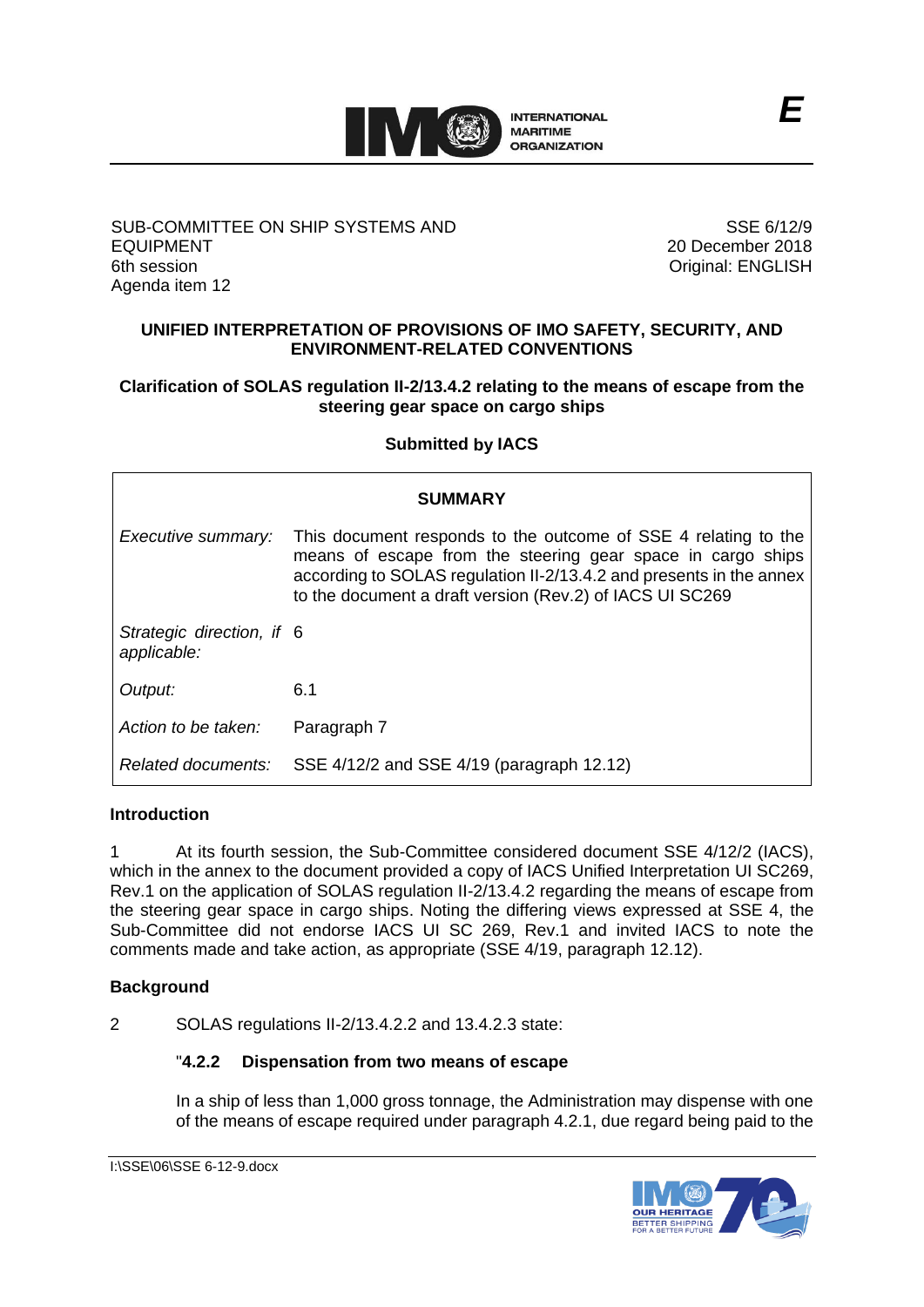dimension and disposition of the upper part of the space. In addition, the means of escape from machinery spaces of category A need not comply with the requirement for an enclosed fire shelter listed in paragraph 4.2.1.1. In the steering gear space, a second means of escape shall be provided when the emergency steering position is located in that space unless there is direct access to the open deck.

### **4.2.3 Escape from machinery spaces other than those of category A**

From machinery spaces other than those of category A, two escape routes shall be provided except that a single escape route may be accepted for spaces that are entered only occasionally and for spaces where the maximum travel distance to the door is 5 m or less."

#### **Discussion**

3 Having reviewed the matter further, IACS considers that a stairway and/or corridor serving no other space, and/or a vertical access trunk from the steering gear room leading directly to the open deck is acceptable; and indeed is a common arrangement found on larger ships (e.g. with a length of more than 150 m), which have enough space on the open deck to accommodate this type of escape arrangement.

4 However, based on a review of the classed fleet of IACS members, it has been found that a number of smaller ships (e.g. ships less than 150 m in length) that have space limitations on the open deck have direct escape routes to the open deck that pass only through stairways and/or corridors serving other spaces, as described in IACS UI SC269, Rev.1. A typical arrangement is shown below:



5 In this regard, it is noted that SOLAS regulation II-2/13.3.3.4 permits dead-end corridors of a restricted length, as quoted below:

#### "**3.3.4 Dead-end corridors**

No dead-end corridors having a length of more than 7 m shall be accepted."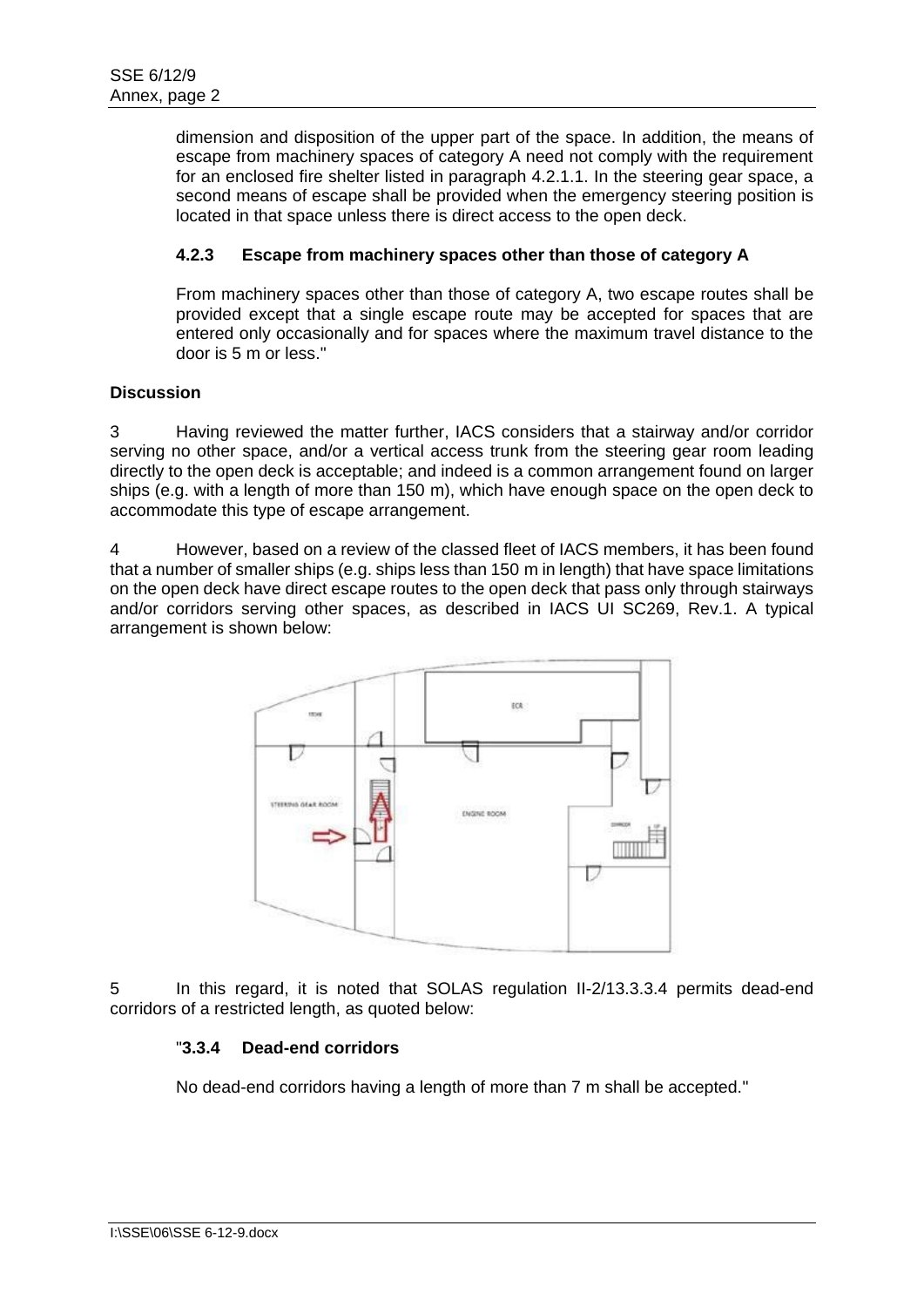#### **Proposal**

6 Based on the above consideration, IACS has prepared a draft revision (Rev.2) of IACS UI SC269. This clarifies that an escape route, which passes through stairways and/or corridors:

- .1 is limited to ships having a length, as defined in regulation II-1/2.5, of less than 150 m; and
- .2 does not exceed 7 m travel distance through such stairways and/or corridors.

#### **Action requested of the Sub-Committee**

7 The Sub-Committee is invited to consider the foregoing and the draft version (Rev.2) of IACS UI SC269, as set out in the annex and decide, as appropriate.

\*\*\*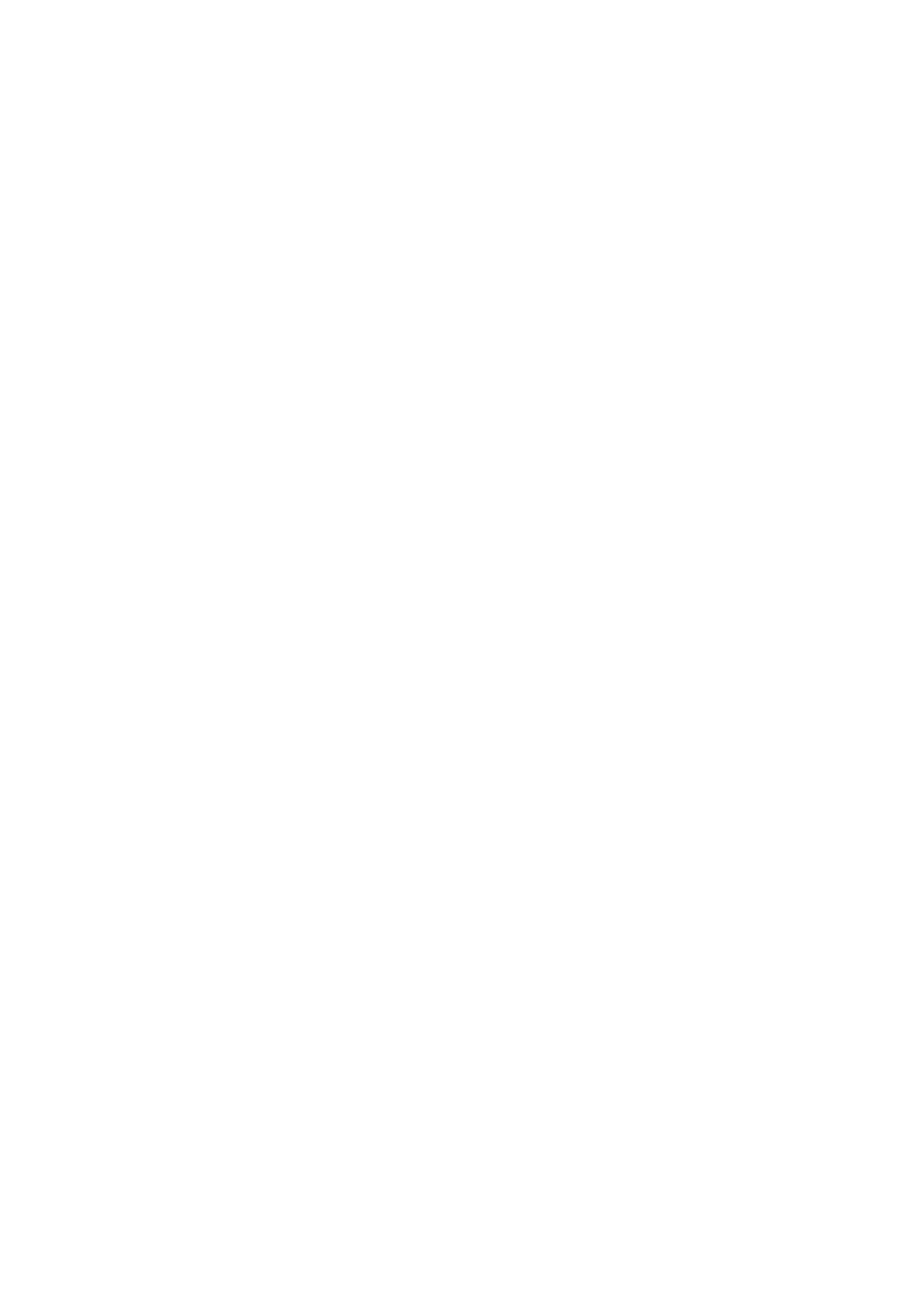#### **ANNEX**

## **SC 269** (Dec 2014) (Rev.1 Dec 2016) (Rev.2 […] 2019)

# **Means of escape from the steering gear space in cargo ships**

**Last sentence of SOLAS chapter II-2, regulation 13.4.2.2 reads:**

"*In the steering gear space, a second means of escape shall be provided when the emergency steering position is located in that space unless there is direct access to the open deck.*"

#### **SOLAS chapter II-2, regulation 13.4.2.3 reads:**

"*From machinery spaces other than those of category A, two escape routes shall be provided except that a single escape route may be accepted for spaces that are entered only occasionally, and for spaces where the maximum travel distance to the door is 5 m or less.*"

#### **Interpretation**

1. Steering gear spaces, which do not contain the emergency steering position, need to have only one means of escape.

2. Steering gear spaces containing the emergency steering position can have one means of escape, provided it leads directly onto the open deck. Otherwise, two means of escape are to be provided but they do not need to lead directly onto the open deck.

3. Direct access to the open deck

Escape routes that pass only through stairways and/or corridors are considered as providing a "direct access to the open deck", provided that such an arrangement:

- .1 is limited to ships having a length, as defined in regulation II-1/2.5, of less than 150 m;
- .2 does not exceed 7 m travel distance through such stairways and/or corridors; and
- .3 has fire integrity protection equivalent to steering gear spaces or stairways/corridors, whichever is more stringent.

Notes:

- 1. This Unified Interpretation is to be uniformly implemented by IACS Societies on ships contracted for construction on or after 1 July 2016.
- 2. Rev.1 is to be uniformly implemented by IACS Societies on ships contracted for construction on or after 1 January 2018.
- 3. Rev.2 is to be uniformly implemented by IACS Societies on ships contracted for construction on or after [1 July 2019].
- 4. The "contracted for construction" date means the date on which the contract to build the vessel is signed between the prospective owner and the shipbuilder.